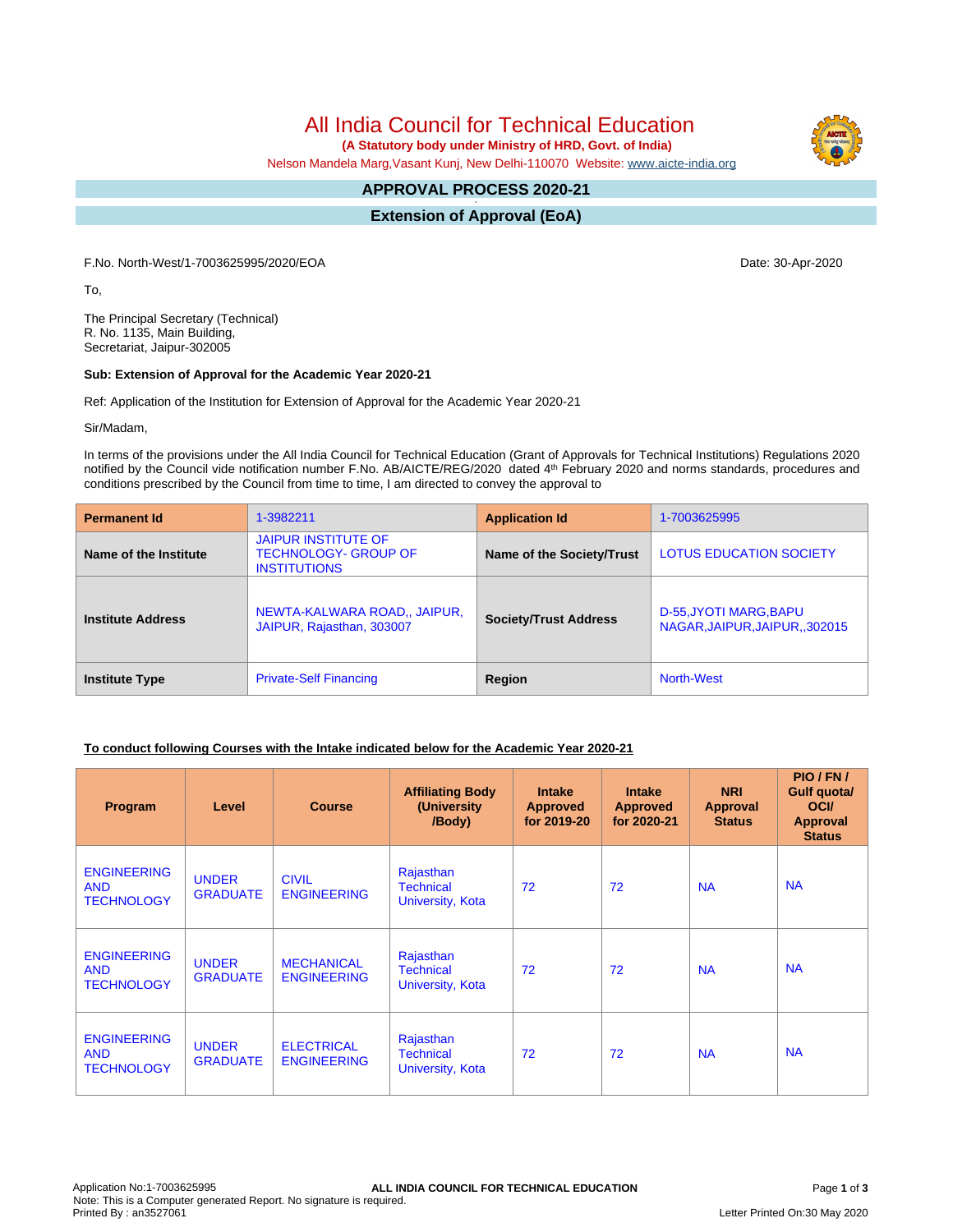| <b>ENGINEERING</b><br><b>AND</b><br><b>TECHNOLOGY</b> | <b>UNDER</b><br><b>GRADUATE</b> | <b>ELECTRONICS</b><br>&<br><b>COMMUNICATIO</b><br><b>N ENGG</b> | Rajasthan<br><b>Technical</b><br><b>University, Kota</b> | 24 | 24 | <b>NA</b> | <b>NA</b> |
|-------------------------------------------------------|---------------------------------|-----------------------------------------------------------------|----------------------------------------------------------|----|----|-----------|-----------|
| <b>ENGINEERING</b><br><b>AND</b><br><b>TECHNOLOGY</b> | <b>UNDER</b><br><b>GRADUATE</b> | <b>COMPUTER</b><br><b>SCIENCE &amp;</b><br><b>ENGINEERING</b>   | Rajasthan<br><b>Technical</b><br><b>University, Kota</b> | 48 | 48 | <b>NA</b> | <b>NA</b> |
| <b>ENGINEERING</b><br><b>AND</b><br><b>TECHNOLOGY</b> | <b>POST</b><br><b>GRADUATE</b>  | <b>PRODUCTION</b><br><b>ENGINEERING</b>                         | Rajasthan<br><b>Technical</b><br><b>University, Kota</b> | 20 | 20 | <b>NA</b> | <b>NA</b> |
| <b>ENGINEERING</b><br><b>AND</b><br><b>TECHNOLOGY</b> | <b>POST</b><br><b>GRADUATE</b>  | <b>POWER</b><br><b>SYSTEMS</b><br><b>ENGINEERING</b>            | Rajasthan<br><b>Technical</b><br><b>University, Kota</b> | 15 | 15 | <b>NA</b> | <b>NA</b> |
| <b>ENGINEERING</b><br><b>AND</b><br><b>TECHNOLOGY</b> | <b>POST</b><br><b>GRADUATE</b>  | <b>DIGITAL</b><br><b>COMMUNICATIO</b><br>N                      | Rajasthan<br><b>Technical</b><br><b>University, Kota</b> | 15 | 15 | <b>NA</b> | <b>NA</b> |
| <b>ENGINEERING</b><br><b>AND</b><br><b>TECHNOLOGY</b> | <b>POST</b><br><b>GRADUATE</b>  | <b>COMPUTER</b><br><b>ENGINEERING</b>                           | Rajasthan<br><b>Technical</b><br><b>University, Kota</b> | 15 | 15 | <b>NA</b> | <b>NA</b> |

## **It is mandatory to comply with all the essential requirements as given in APH 2020-21 (Appendix 6)**

# **Important Instructions**

- 1. The State Government/ UT/ Directorate of Technical Education/ Directorate of Medical Education shall ensure that 10% of reservation for Economically Weaker Section (EWS) as per the reservation policy for admission, operational from the Academic year 2020-21 is implemented without affecting the reservation percentages of SC/ ST/ OBC/ General. However, this would not be applicable in the case of Minority Institutions referred to the Clause (1) of Article 30 of Constitution of India. Such Institution shall be permitted to increase in annual permitted strength over a maximum period of two years beginning with the Academic Year 2020-21
- 2. The Institution offering courses earlier in the Regular Shift, First Shift, Second Shift/Part Time now amalgamated as total intake shall have to fulfil all facilities such as Infrastructure, Faculty and other requirements as per the norms specified in the Approval Process Handbook 2020-21 for the Total Approved Intake. Further, the Institutions Deemed to be Universities/ Institutions having Accreditation/ Autonomy status shall have to maintain the Faculty: Student ratio as specified in the Approval Process Handbook. All such Institutions/ Universities shall have to create the necessary Faculty, Infrastructure and other facilities WITHIN 2 YEARS to fulfil the norms based on the Affidavit submitted to AICTE.
- 3. In case of any differences in content in this Computer generated Extension of Approval Letter, the content/information as approved by the Executive Council / General Council as available on the record of AICTE shall be final and binding.
- 4. Strict compliance of Anti-Ragging Regulation: Approval is subject to strict compliance of provisions made in AICTE Regulation notified vide F. No. 373/Legal/AICTE/2009 dated July 1, 2009 for Prevention and Prohibition of Ragging in Technical Institutions. In case Institution fails to take adequate steps to Prevent Ragging or fails to act in accordance with AICTE Regulation or fails to punish perpetrators or incidents of Ragging, it will be liable to take any action as defined under clause 9(4) of the said Regulation.